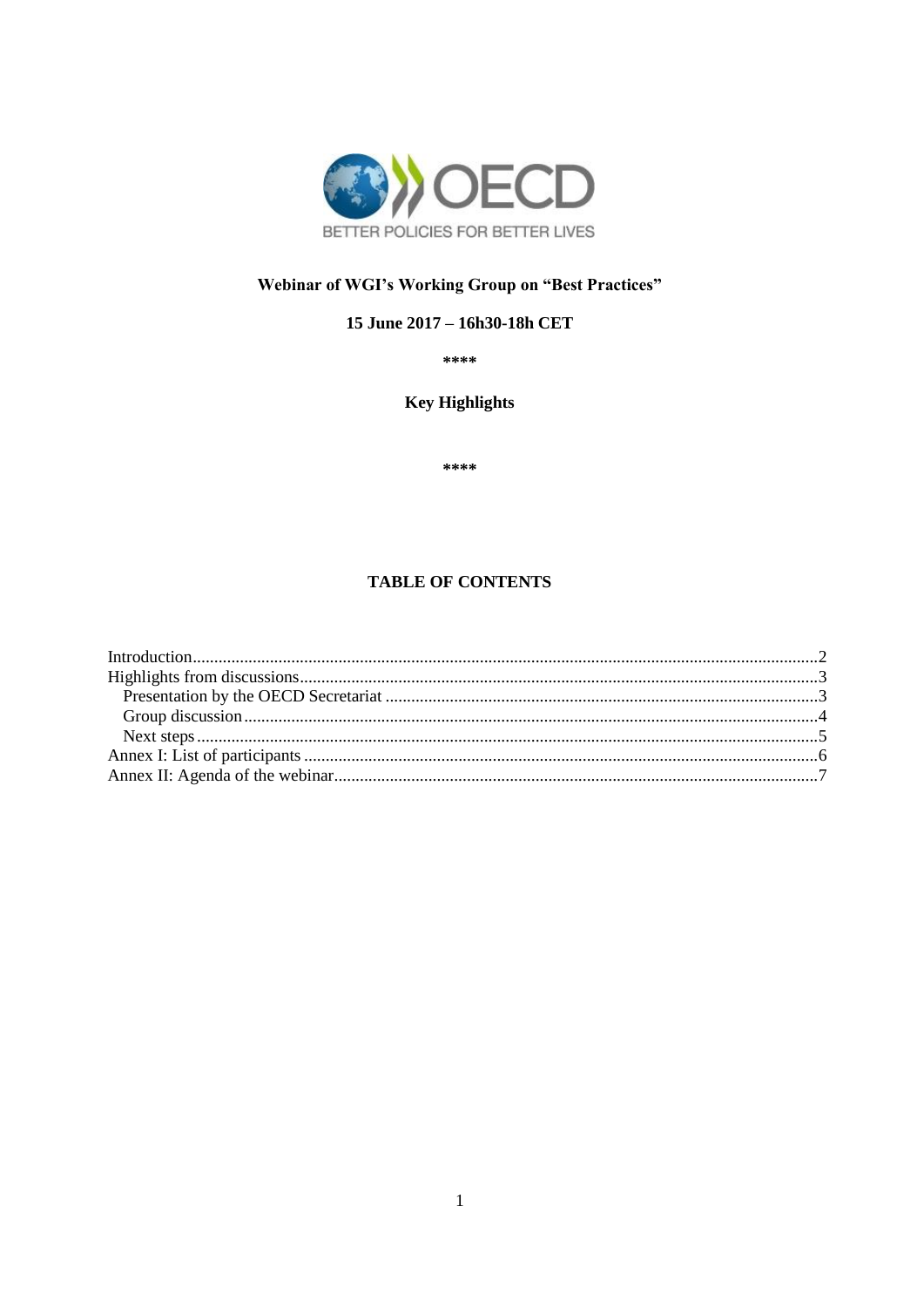#### <span id="page-1-0"></span>**Introduction**

1. The Secretariat opened the meeting by recalling the progress achieved by the Best Practices Working Group since the last [webinar](http://www.oecd.org/cfe/regional-policy/Summary-Webinar-BP-25Nov16.pdf) (25 November 2016) and the break-out discussion at the  $8<sup>th</sup>$  WGI [meeting](http://www.oecd.org/cfe/regional-policy/Highlights-8th-WGI.pdf) (12-13 January, Rabat). Four important shifts were underlined: first, the underlying objective of the Working Group was clarified, i.e. to act as a platform for **peer-to-peer dialogues** around practical experiences related to water governance, rather than as an observatory of good water governance practices. Second, the narrative around collecting best practices was shifted to collecting **water governance stories**, to better reflect the evolving, rather than static, nature of practical experiences on water governance, and the value added of lessons learned from failure, not only successes. Third, it was agreed that these stories will go through a **selection process** to ensure high-quality and relevant outputs for the Working Group, rather than follow a self-sourcing approach. Fourth, the activities of the Working Group should focus on **discussing the content** of the stories collected, rather than the process of developing an online database, which will be considered at a later stage.

2. To support the implementation of the *OECD Principles on Water Governance* adopted in 2015, the WGI engaged in a process to identify water governance stories at local, basin, national and international levels as concrete examples of how a given city, region, country, basin organisation or other stakeholder has addressed governance gaps in water-related policy design and implementation, whether they relate to success stories or, conversely, to failed attempts from which helpful lessons can be learned for the future. This work started one year ago and relied on a scoping note formulating ten guiding questions, followed by discussions at two webinars (25 April and 25 November 2016). The preparatory activities carried out by the Working Group<sup>1</sup> led to useful guidance, with two take-away messages in particular that bear consideration. First, the Working Group agreed to **value the quality of water governance stories collected**, over their sheer number. By the same token, it was decided that the priority of the Working Group would be to ensure that stories are well-informed and fit-for-purpose, even if in small numbers. Second, the peer-review of stories by the Working Group should be considered a **valueadding process,** not only to ensure the quality and relevance of stories but also to trigger peer learning and experience sharing on water governance among WGI members and practice providers. A call to share water governance stories was extended from 6 April to 22 May, and 69 stories were collected. Ultimately, selected stories and overarching messages from the Working Group's discussions on water governance will feature in an OECD *Water Governance at a Glance* publication to be released at the 8<sup>th</sup> World Water Forum, in Brasilia, March 2018.

3. This  $3<sup>rd</sup>$  webinar aimed to collect comments and views from the members of the Working Group on an overview of these 69 stories circulated prior to the meeting, and propose ways forward to organise future activities. In all, 28 members participated in the meeting (see list in Annex I). The webinar started with a presentation by the OECD Secretariat on the sample of 69 stories collected, followed by a group discussion. Overall, participants welcomed the high number of stories collected and congratulated the Working Group's co-ordinators for having conducted an initial screening. They underlined that together, the stories provide useful material to move forward on the peer-to-peer discussion on critical water governance issues.

<sup>&</sup>lt;sup>1</sup> These activities aimed to i) scope the expectations for best practices through a short survey; ii) take stock of existing databases on best practices; and iii) pilot-test the draft template for collecting practices. The results were consolidated in a background note "Towards a Database of Water Governance Best Practices" discussed at the 8th WGI Meeting (12-13 January 2017, Rabat)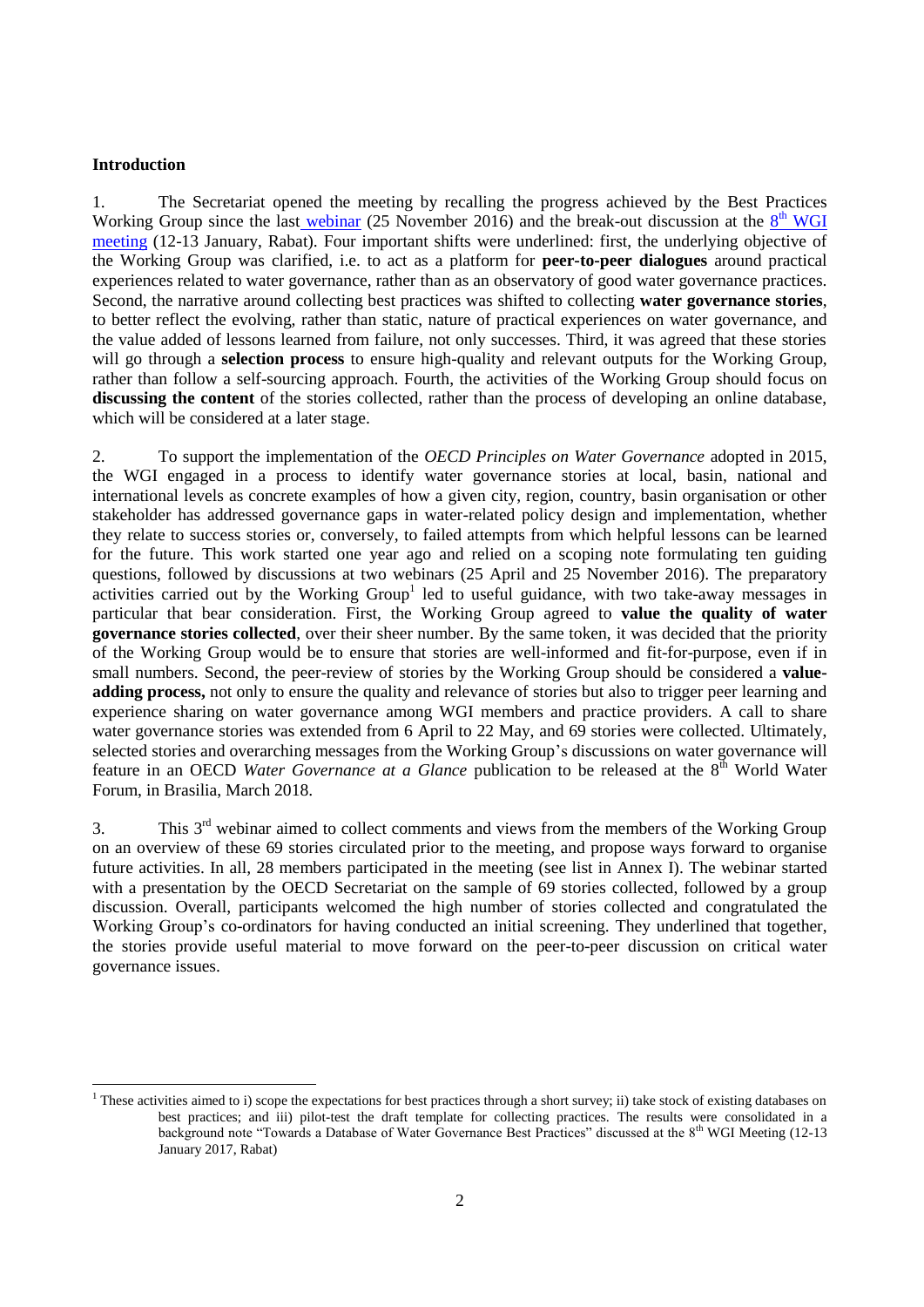#### <span id="page-2-0"></span>**Highlights from discussions**

#### <span id="page-2-1"></span>*Presentation by the OECD Secretariat*

The OECD provided an overview of the sample of 69 water governance stories that were collected between 6 April and 22 May through an [online template](http://www.oecd.org/cfe/regional-policy/What-is-Your-Water-Governance-Story-FORM.pdf) developed by the Working Group. In all, WGI members provided 33 of these stories, while other members played a critical role to disseminate the call for contributions among their networks and constituencies. A meta-analysis of the stories collected helped make the following observations:

- ‒ There is a **geographical balance** across the stories, with 37 coming from OECD countries, 11 from BRICS and OECD key partner countries, and the others from non-OECD countries, thus covering the 5 continents.
- ‒ All relevant **scales** for water governance are represented throughout the stories, from local to national. There is a slight majority of stories at the local level (35 stories), while others are set across multiple scales.
- ‒ A variety of **water functions** is also reflected, with safe drinking water, sanitation/water quality, and IWRM being illustrated by at least 40 stories, whilst water-related disasters got 20 stories.
- ‒ The **OECD Principles on Water Governance** are well covered, each one being captured by at least 30 stories. There is a slight predominance of stories on clear roles and responsibilities (principle 1) and stakeholder engagement (principle 10). A large majority of stories have ticked several Principles and peer-review discussions will help determine how well they illustrate them.

5. The Working Group coordinators (Suez, SIWI, Water Integrity Network and OECD) conducted an **initial screening** of the 69 stories to check that they relate to water *governance*, and not water management at large. Indeed, there was a clear call from the Working Group to remain focused on governance issues, given that there is already a multitude of practices/case studies available on water management (as evidenced by the 37 online databases previously inventoried by the Working Group). The coordinators also checked that the templates were sufficiently filled-in, particularly the assessment of the stories, to be peer-reviewed. As a result, the 69 stories were **pre-classified**: 30 were declared ready for peer-review; 35 stories need additional information (i.e. for these, story providers will be given an opportunity to complement their templates); and 4 stories were considered not applicable. The outcomes of the initial screening were presented in an overview document shared with the Working Group.

6. The OECD presented the **expectations** for the Working Group in the coming 6 months. First, peer-review discussions will be conducted zooming in key water governance issues around which stories will be clustered. The peer-review should be considered a means to an end, with the stories serving as a starting point to trigger **policy dialogues** on water governance among the Working Group members and story providers to share experience and learn from each other. Then, peer-review discussions are expected to shed light on key **cross-cutting messages on water governance** in the form of lessons learned on reform processes, emerging challenges, new stakeholders, etc., and will be featured in the OECD *Water Governance at a Glance* publication.

7. The OECD suggested organising the peer-review discussions around 3 **key governance dimensions**, whereby peer-review discussion could investigate: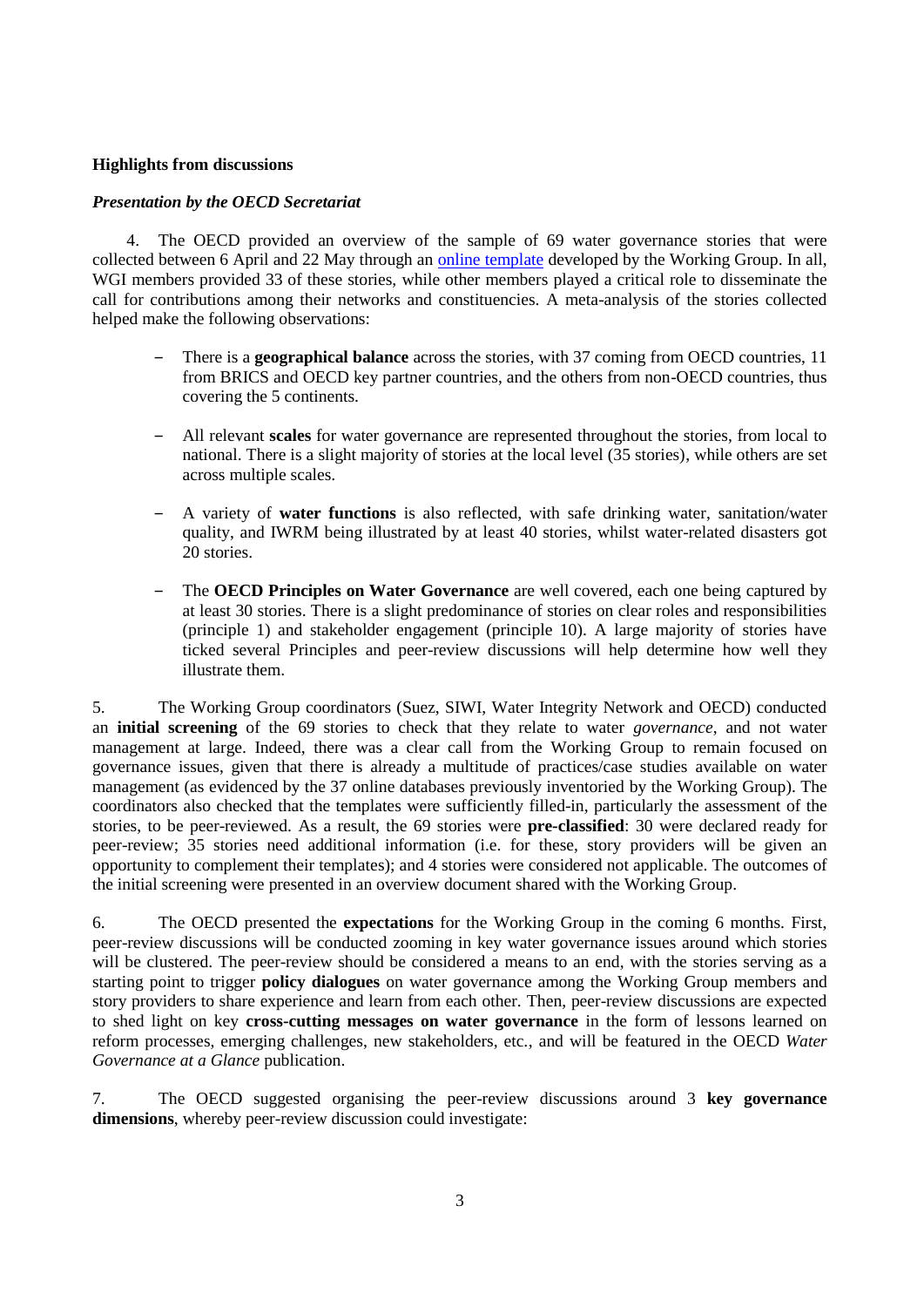- ‒ **Policy frameworks**, focusing on stories that address legal and institutions frameworks against which water policies are developed and implemented. For instance, several stories refer to policy reforms or policy shifts (e.g. in Ireland, Portugal, Bretagne region (France), etc.), while others look at adaptive/flexible governance frameworks to adapt to changing environments and new concerns (e.g. Israel, Alsace region (France)).
- ‒ **Institutions**, zooming in on stories that illustrate the institutions in charge of developing/implementing water policies/projects/programmes at different government levels. A topic emerging from several stories is the new roles of cities in addressing urban water challenges and developing new solutions. Examples in Spain, Austria, Italy, etc. on waterwise or climate-resilient cities could be the basis to explore new forms of local water governance. Another topic could consider the role of river basin organisations, in light of stories showing new alternative approaches emerging in basin governance (e.g. Austria, Vietnam).
- ‒ **Instruments**, building on stories that present tools and mechanisms through which water policies/projects are implemented. As an example, stories on stakeholder engagement could spark discussions on the impacts of inclusive processes on policy/projects relying on cases in the Netherlands, Jordan, Australia, Korea, etc. Other stories shed light on emerging/innovative mechanisms, from water funds (Brazil) to open data monitoring systems (Netherlands, Israel) that could be the focus of discussions on how these new tools are helping achieve water management outcomes.

8. It was stressed that this approach is the same that is being used to structure the draft **water governance indicators**. As such, it provides an opportunity to link the work of the Best Practices Working Group to the activities of the Indicators Working Group, and the stories could also provide useful illustrations and qualitative information to complement the assessment carried out through the indicators.

9. The OECD concluded by suggesting three avenues to **disseminate** the stories reviewed. First, they will illustrate the **OECD publication** *Water Governance at a Glance* (e.g. in the form of boxes, etc.). Second, they will be the subject of presentations during WGI-led sessions on water governance at the 8<sup>th</sup> **World Water Forum** (Brasilia, March 2018). Lastly, the stories will be **made available online** and accessible from the OECD website, before a database is set-up at a later stage.

#### <span id="page-3-0"></span>*Group discussion*

10. Participants shared some comments on the **overview** and **relevance** of the 69 water governance stories that were collected:

- ‒ It was acknowledged that the stories are diverse, provide a wealth of information, and represent a **sound basis** for peer-learning discussions on water governance.
- ‒ It was suggested that the Working Group explore how to include additional stories at the least costs, including by building on **previous calls for case studies** (e.g. 69 cases collected for the 2015 OECD report *Stakeholder Engagement for Inclusive Water Governance*; 48 cases included in the 2016 OECD report *Water Governance in Cities*, etc.).

11. Participants shared their views on **substantive areas** around which stories could be clustered, and peer-review/knowledge-sharing discussions structured: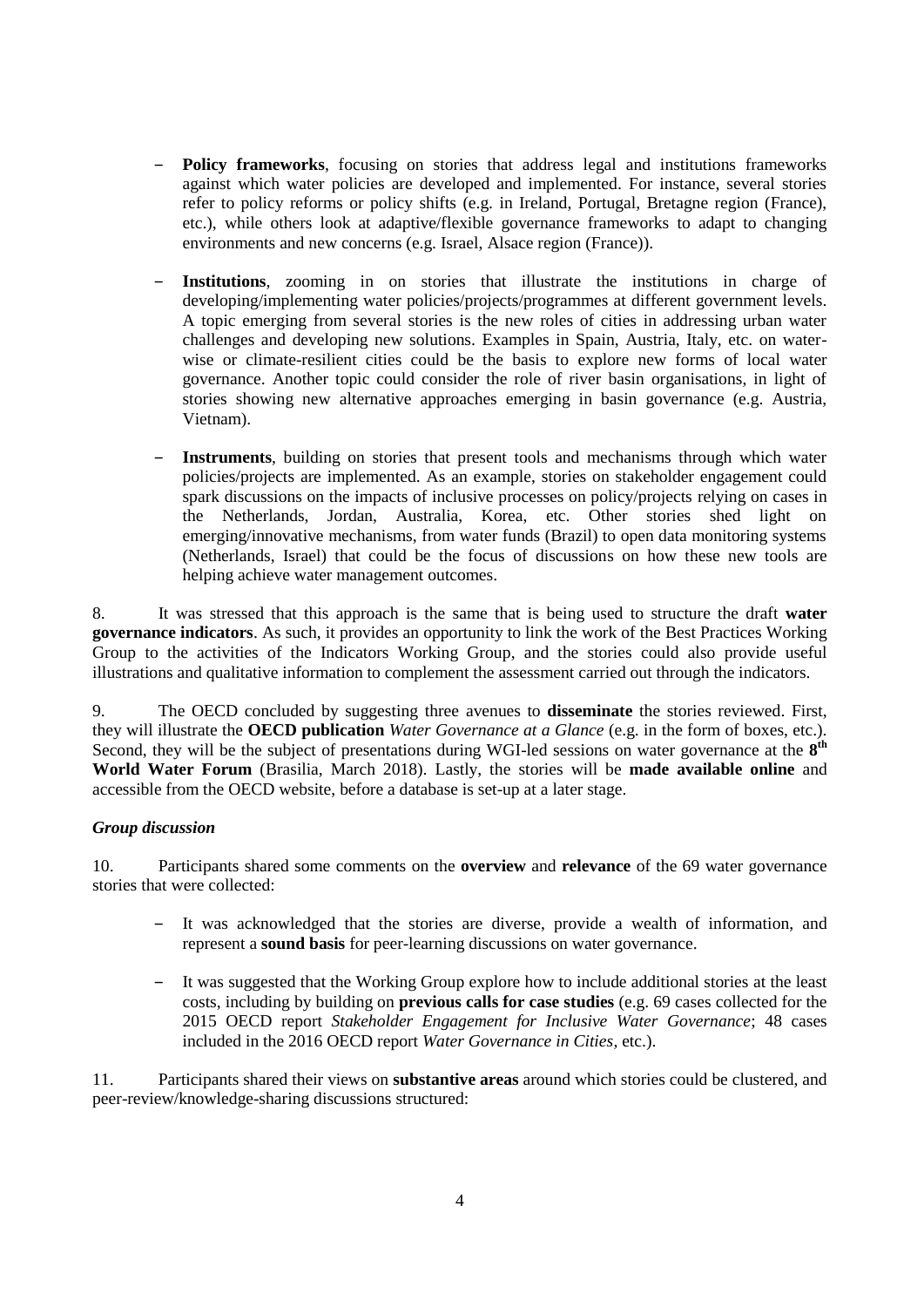- ‒ Overall, the proposal by OECD was welcomed as pertinent and relevant to link the stories to the draft indicator framework. It was proposed to add a  $4<sup>th</sup>$  **dynamic dimension** to the 3 blocks suggested that would look at transformational aspects of the stories, on **capacity** (i.e. inputs required to achieve impact on water governance) and **learning** (i.e. to discuss how the stories contribute to learning processes on water governance and the OECD Principles). It was also suggested to broaden the "institution" dimension to "**actors**"**.** In addition, another dimension could look at stories illustrating governance issues related to **investments**. Lastly, the clustering could factor-in not only governance themes, but also **governance scales** (local, basin, national).
- ‒ It was stressed that peer-review discussions not lose sight of the contextual nature of water governance. As such, **geographical factors** should be taken into account to reflect the different water governance priorities that different regions face.
- ‒ Peer-review discussions on **stakeholder engagement** should consider the work done by the former WGI Working Group on the same topic, as well as existing frameworks of reference (e.g. the ladder of participation, etc.).
- ‒ A call for caution warned against the risk of seeing the OECD Principles being diluted across the clusters. It was therefore recommended that peer-review discussions always check that stories illustrate the Principles well enough.
- ‒ It was suggested that the peer-review discussion look at the **effectiveness** of the stories, highlighting to what degree the initial situation described in a story has been improved; whether incentives are in place in the stories to **improve/change/innovate** water governance; and the **coherence** across the policy frameworks, institutions and instruments dimensions (e.g. echoing the "knowing/wanting/enabling" approach in strategic learning).

12. Some participants volunteered to **host peer-review discussions**. Suez, The Open University, AgroParisTech, Israel, IWRA and GWP are currently exploring the possibility to organise webinars and workshops between July and October 2017.

13. Finally, participants suggested building on upcoming international events on water as platforms to further **disseminate the stories** (e.g. Stockholm World Water Week, Amsterdam Water Week, etc.).

#### <span id="page-4-0"></span>*Next steps*

14. Participants who signalled an interest to host peer-review discussions were invited to contact the OECD Secretariat to flag what would be their preferred governance topic, and possible dates/format to organise the peer-review. In view of the 9<sup>th</sup> WGI meeting  $(3-4$  July 2017, Paris), coordinators will develop a proposal to cluster stories in order to kick-off the peer-review discussions during the meeting's break-out session of the Working Group (4 July, 14h30-16h15). In the meantime, the 30 stories ready for peer-review will be shared with the Working Group members in a Dropbox folder. The OECD Secretariat will contact the providers of the 35 stories that require additional information and offer a 2-week window for them to complement their templates in order to be selected for peer-review.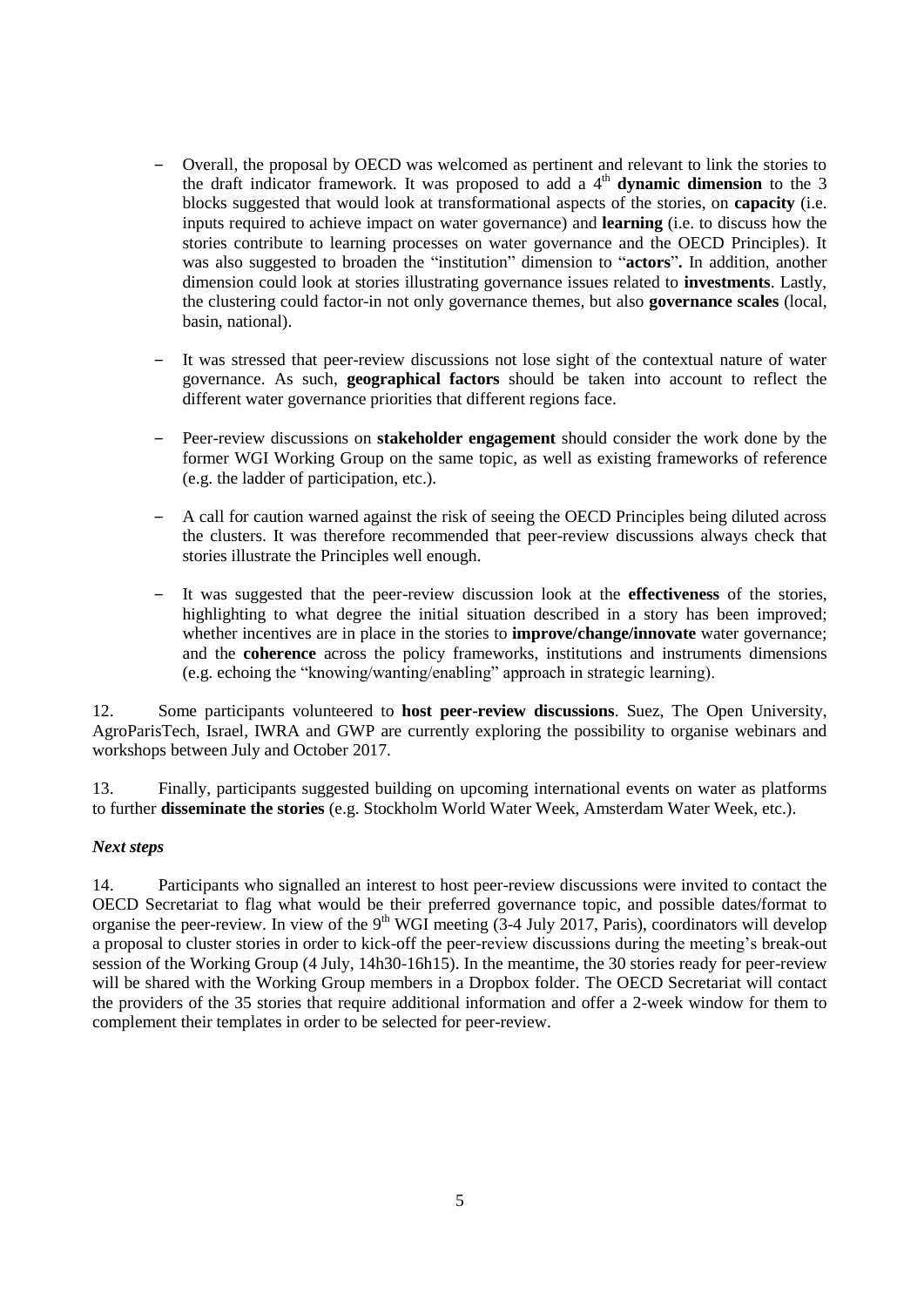## <span id="page-5-0"></span>**Annex I: List of participants**

| <b>Institution</b>                                                | <b>Name</b>           |
|-------------------------------------------------------------------|-----------------------|
| AgroParisTech - France                                            | Sophie Richard        |
| Aqua Publica Europea                                              | Annette Jantzen       |
| Association of Public Services and Enterprises - Austria          | <b>Marcus Heiss</b>   |
| Centre for Water Security and Cooperation                         | Luke Wilson           |
| <b>Dutch Water Authorities</b>                                    | Rob Uijterlinde       |
| Federal Institute for Geosciences and Natural Resources – Germany | Michael Eichholz      |
| Flanders Knowledge Water Centre - Belgium                         | Dirk Halet            |
| German Association of Energy and Water Industries (BDEW)          | Joerg Rehberg         |
| Global Water Partnership                                          | Francois Brikke       |
| <b>International Water Association</b>                            | Carolina Latorre      |
| <b>International Water Resources Association</b>                  | <b>Alice Colson</b>   |
| Japan Water Agency                                                | Tadashige Kawasaki    |
| Korea Environment Institute                                       | Ij Kim                |
| Ministry of Economy - Israel                                      | Adi Yefet             |
|                                                                   | Laura Braun           |
| Ministry of Environmental Protection - Israel                     | Alon Zask             |
| Open University - UK                                              | <b>Kevin Collins</b>  |
| Stockholm International Water Institute                           | Jenny Gronwall        |
| <b>Suez</b>                                                       | Joannie Leclerc       |
| The Nature Conservancy                                            | Aparna Sridhar        |
|                                                                   | <b>Enora Philippe</b> |
| Turkish Water Institute (SUEN)                                    | Osman Tikansak        |
| University of Dundee - Scotland                                   | Sarah Hendry          |
| University of Lisbon - Portugal                                   | Susana Neto           |
| <b>Utrecht University - Netherlands</b>                           | Anoeska Buijze        |
| Water Integrity Network                                           | Teun Bastemeijer      |
| <b>Water Youth Network</b>                                        | Maélis Monnier        |
| WWF-Colombia                                                      | Pablo Montes Iannini  |